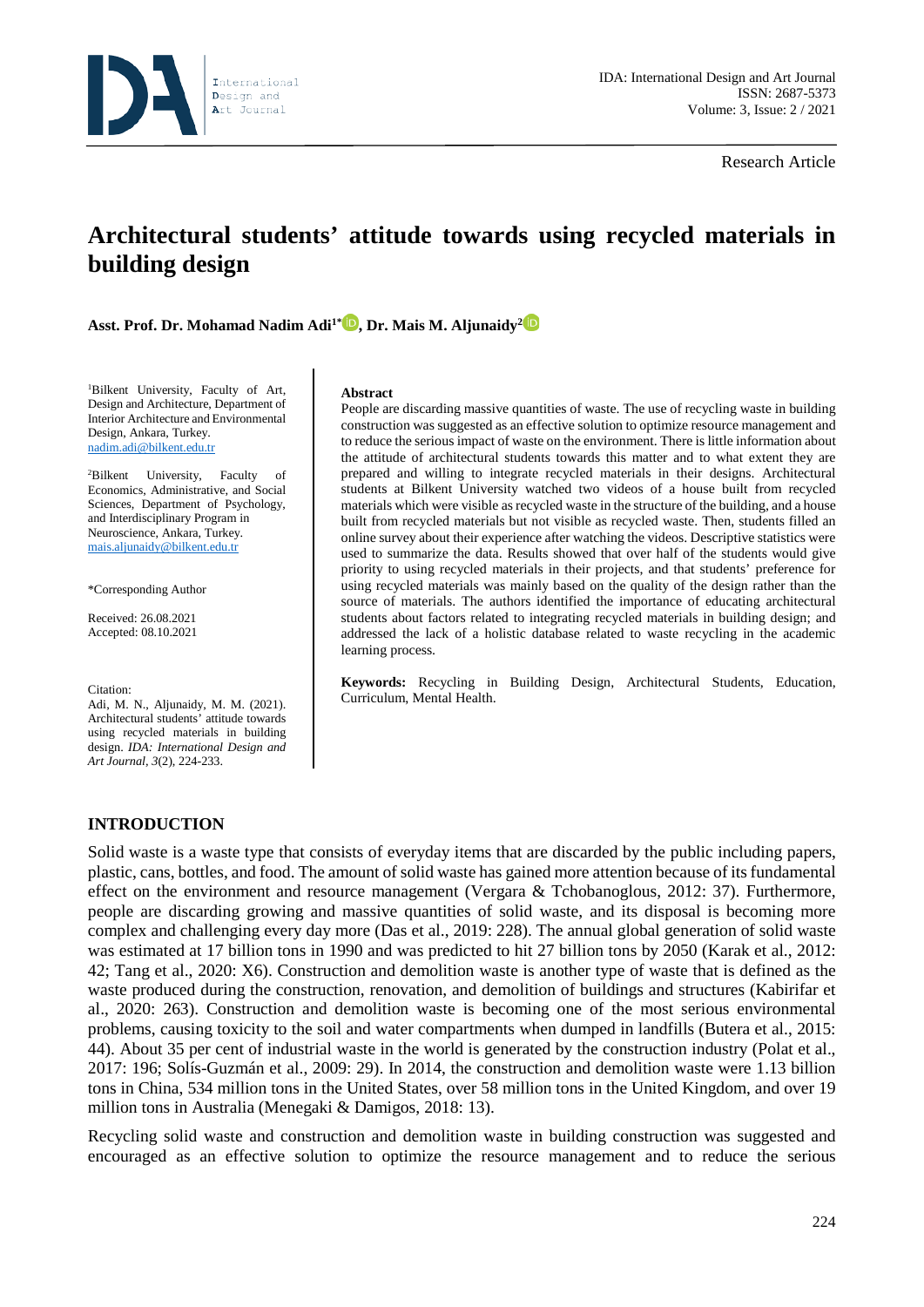

environmental impact of wastes (Jin et al., 2017: 126; Peng et al., 1997: 15). For example, Belgium utilizes about 102 thousand tons of incinerated bottom ashes every year as building sand, road subbase material, and gravel alternatives (Joseph et al., 2018: 11). South Korea established 373 construction and demolition waste treatment corporations to handle an annual construction and demolition waste generation of about 60 million tonnes (Jin et al., 2017: 126). At a municipal level in China, the Chengdu government announced in 2016 that for all government-funded projects, the percentage of recycled contents must be above 5 per cent for building projects (Jin et al., 2017: 126).

## **Problem**

As the world is moving towards waste recycling in construction, there is too little information about the attitude of architectural and interior design students about this matter and to what extent they are prepared and willing to integrate recycled materials in their future designs. Furthermore, the impact of solid or construction and demolition waste integration in building structures on mental health, its reception, and how to use recycled material in construction design by architectural and interior design students were not assessed.

## **Importance**

Like many countries in the world, solid waste, and construction and demolition waste handling are fundamental problems in Turkey and using recycled waste in building construction is encouraged (Arslan et al., 2012; Esin and Cosgun, 2007: 42).

## **Aims**

This study aimed to collect a database of the architectural students' design preferences after exposing them to different styles of using recycled materials in building design. Furthermore, as using recycled materials should be agreed on with the clients, this manuscript aimed to evaluate architectural students' anticipation of how to convince clients to accept using recycled materials in building design. We discussed previously that one of the important factors in building design is to support people's mental health (Aljunaidy & Adi, 2021: 14). Therefore, the study herein aimed to assess the effect of using recycled materials in building design on students' perception, and on stimulating positive emotions such as hope, enjoyment, and optimism.

## **Hypothesis**

We hypothesized that architectural students' design preferences, feelings, acceptance, and prioritizing of using different types of recycled materials in building design are mainly driven by the perceived quality of design rather than the source of building materials.

## **METHODS**

#### **Ethical approval and consent**

Ethical approval was obtained from Bilkent University (the Office of the Vice-Rector for Academic Affairs, 8 March 2021, board decision No. 2021\_03\_08\_03). The ethical approval followed the principles endorsed by relevant professional bodies to Declaration of Helsinki (WMA), Ethical Principles of Psychologists and Code of Conduct (APA), and Ethical Standards for Research with Children (SCRD).

## **Study Instrument**

A team of cross-disciplinary researchers designed a survey that included 31 open- and closed-ended questions related to preferences, feelings, mental health, and attitudes towards using recycled materials from solid waste, or construction and demolition waste in building construction. The survey was uploaded online using the "Google Forms" website. A link to the survey was then spread by email to graduate and undergraduate students at the Faculty of Architecture at Turkey's Bilkent University. The participants were informed that the survey would be confidential, their responses would be anonymised, and they could withdraw from the survey without giving any justification. Before they could fill in the survey, the students needed to watch two video recordings of about 3 minutes each. The first video recording was showing a house built from solid waste materials including plastic and glass bottles, cans, milk cartoons, newspapers, magazines, marble waste, carbon papers,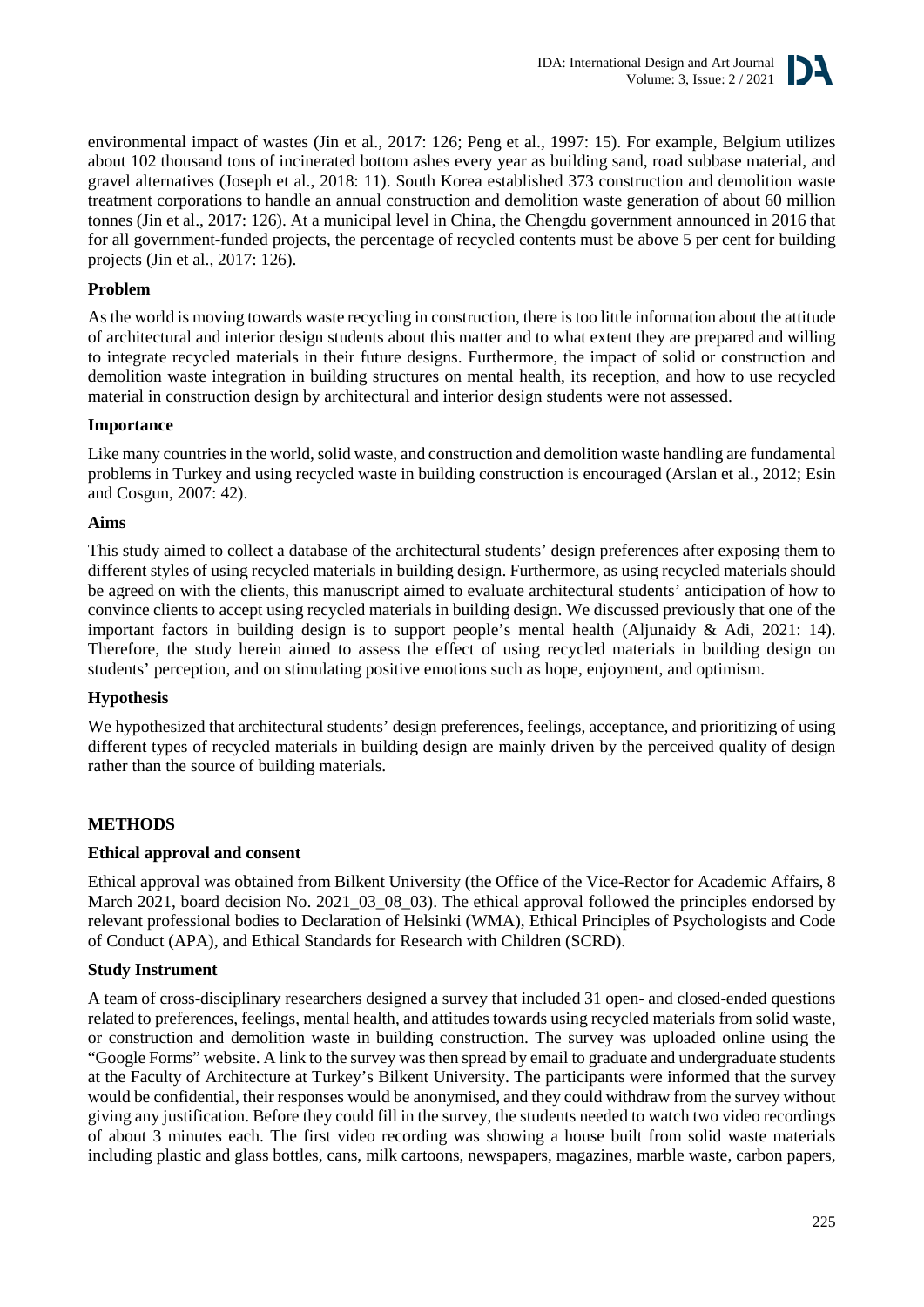

bamboo, compact discs, and clothes [building A, (Renewable Home by SBS Australia, 2020)] (Figure 1, a). The recycled materials were used artistically and were visible in the structure of building A. The second video recording was showing a house built mainly from recycled construction and demolition waste especially wood, glass, and metal [building B, (Penn B, 2020)] (Figure 1, b). Used recycled materials were not visible in the structure of building B, and students were not informed that building B was built mainly from recycled materials until the last part of the survey. The reason for that was to assess the students' actual feelings and preferences in these two types of building design after neutralising the fact that both buildings were made from recycled materials. After announcing that building B was mainly built from recycled construction and demolition waste, the students were asked if they changed their preference of buildings A and B, and what was the reason.



**Figure 1.** Buildings A & B

**a:** Building A was a house built from recycled materials which were visible as recycled waste in the structure of the building. **b:** Building B was a house built from recycled materials but not visible as recycled wastes. Building A: Renewable Home by SBS Australia, 2020; Building B: Penn B, 2020.

The survey was divided into two major sections. The first section was about students' design preferences and feelings about these two different buildings. We purposefully did not indicate any opinion, nor did we include any information regarding materials so that we would not affect what our participants choose. The second section focused on their future vision of using recycled waste in their building design and to what extent they feel prepared and encouraged to do that. A wide range of words to describe feelings were taken from a previous study to encourage deeper thoughts in students' responses (Graham, 2015). Those words were the following: happy, excited, interested, amazed, fascinated, proud, curious, fantastic, surprised, special, marvellous, buzzing, tired, bored, silly, fed up, sad, scared, and strong (Graham, 2015).

# **Data Analysis**

Participants were invited to rate the statements in the survey, using a 5-point Likert scale, from "strongly disagree" (one point) to "strongly agree" (five points). The higher the students' score is, the more positive their satisfaction towards their tours' experience. Descriptive statistics were analyzed and organized in figures, and tables using the "Google Forms" website and Microsoft Excel Worksheet.

# **RESULTS**

# **Participants' Distribution**

The call of the survey received 81 participants. 83.8 per cent of the study participants were females, and 16.3 per cent were males. This imbalanced gender participation ratio is a characteristic of the architecture department at Bilkent University. All students provided information about their year of study, indicating that 22.2 per cent were in their first year, 33.3 per cent in their second year, 18.5 per cent in their third year, 12.3 per cent in their fourth year, 6.2 per cent were master's students, and 7.4 per cent were Ph.D. students.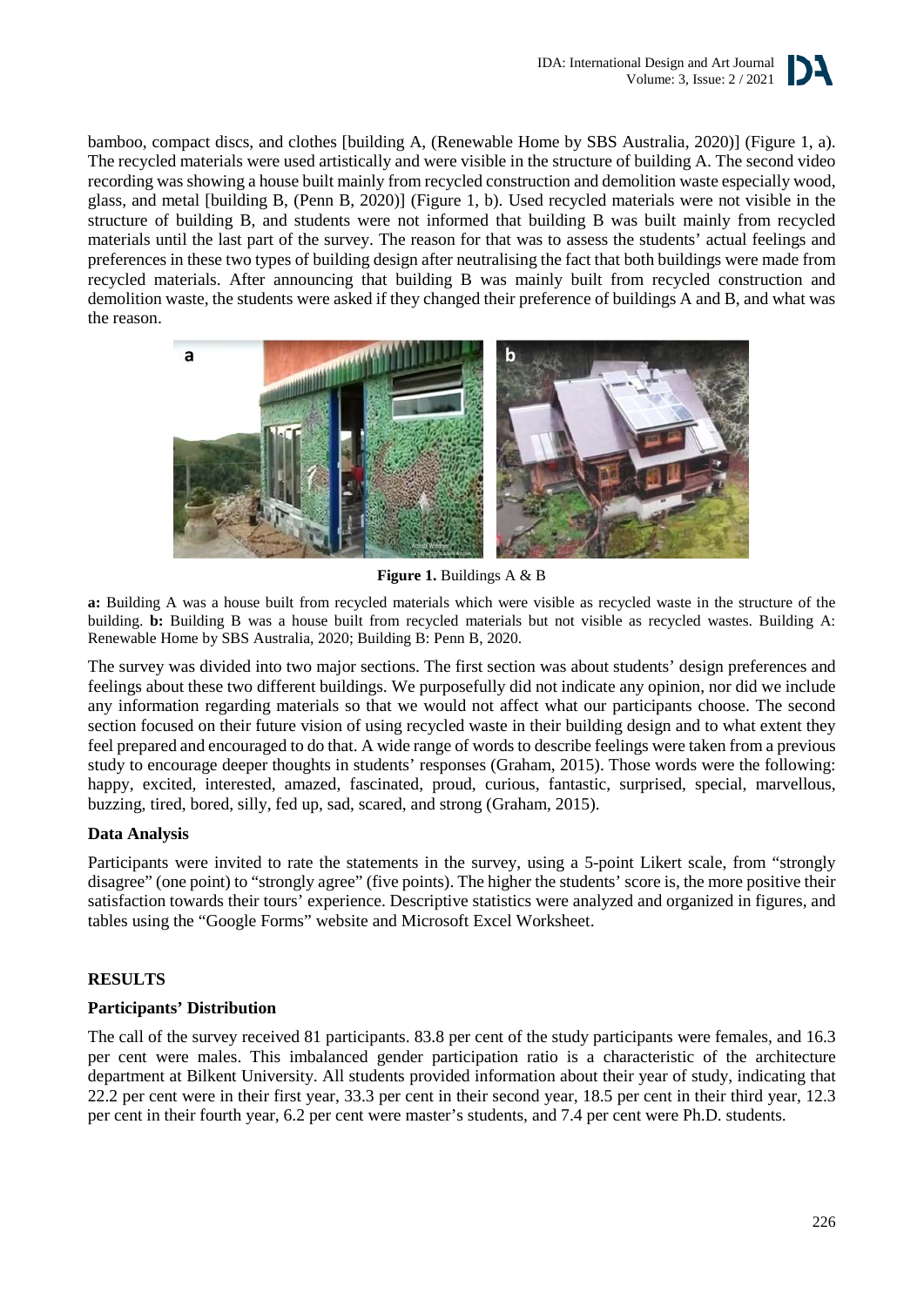

## **Effects of Different Designs on Students' Perception and Mental Health**

Most of the students (86.42 per cent) chose building B as their favourite building design, while only 13.58 per cent of the participants chose building A. Among the reasons indicated by the students were that building B seemed cozy, warm, and close to nature; while building A seemed too busy and felt like living in a "waste place" (Figure 2). Those who chose building A mentioned that it was because it seemed like a representation of freedom of creativity and art and was unusual. However, only one student justified choosing building A because it was built from recycled materials; indicating "because it fits my idea of recycling".



**Figure 2.** Reasons indicated by the architectural students to justify their design preferences after touring buildings A and B

Among the 19 words that were given to students to choose from that best described their feelings in the tours, the most reported feelings regarding the tour in building A were being interested or surprised, while the most reported feelings regarding the tour in building B were being happy, special, or interested (Table. 1).

| Table 1. Words were given to architectural students to choose from the best that described their feelings in the building |  |
|---------------------------------------------------------------------------------------------------------------------------|--|
| tours                                                                                                                     |  |

| <b>Students' feelings</b> | Percentage of students $(\% )$<br><b>Building A</b> | Percentage of students (%)<br><b>Building B</b> |
|---------------------------|-----------------------------------------------------|-------------------------------------------------|
| Happy                     | 2.5                                                 | 31.3                                            |
| Sad                       | 1.2                                                 | $\Omega$                                        |
| <b>Bored</b>              | 4.9                                                 | 8.8                                             |
| Fascinated                | 6.2                                                 | 7.5                                             |
| Excited                   | 1.2                                                 | $\Omega$                                        |
| Scared                    | 6.2                                                 | $\Omega$                                        |
| Amazed                    | 8.6                                                 | 8.8                                             |
| Fantastic                 | 1.2                                                 | 2.5                                             |
| Proud                     | 8.6                                                 | 1.2                                             |
| Special                   | 2.5                                                 | 17.5                                            |
| Marvelous                 | $\mathbf{0}$                                        | 1.2                                             |
| <b>Buzzing</b>            | 3.7                                                 | $\Omega$                                        |
| Fed up                    | 2.5                                                 | $\Omega$                                        |
| Silly                     | 8.6                                                 | $\theta$                                        |
| Strong                    | $\mathbf{0}$                                        | $\Omega$                                        |
| Tired                     | 7.4                                                 | 1.2                                             |
| Interested                | 16                                                  | 13.7                                            |
| Surprised                 | 13.6                                                | $\Omega$                                        |
| Curious                   | 4.9                                                 | 6.3                                             |

When students were asked if the tours in buildings A or B gave them positive emotions such as hope, enjoyment and optimism, more students strongly disagreed about having positive emotions in building A compared to building B (Figure 3).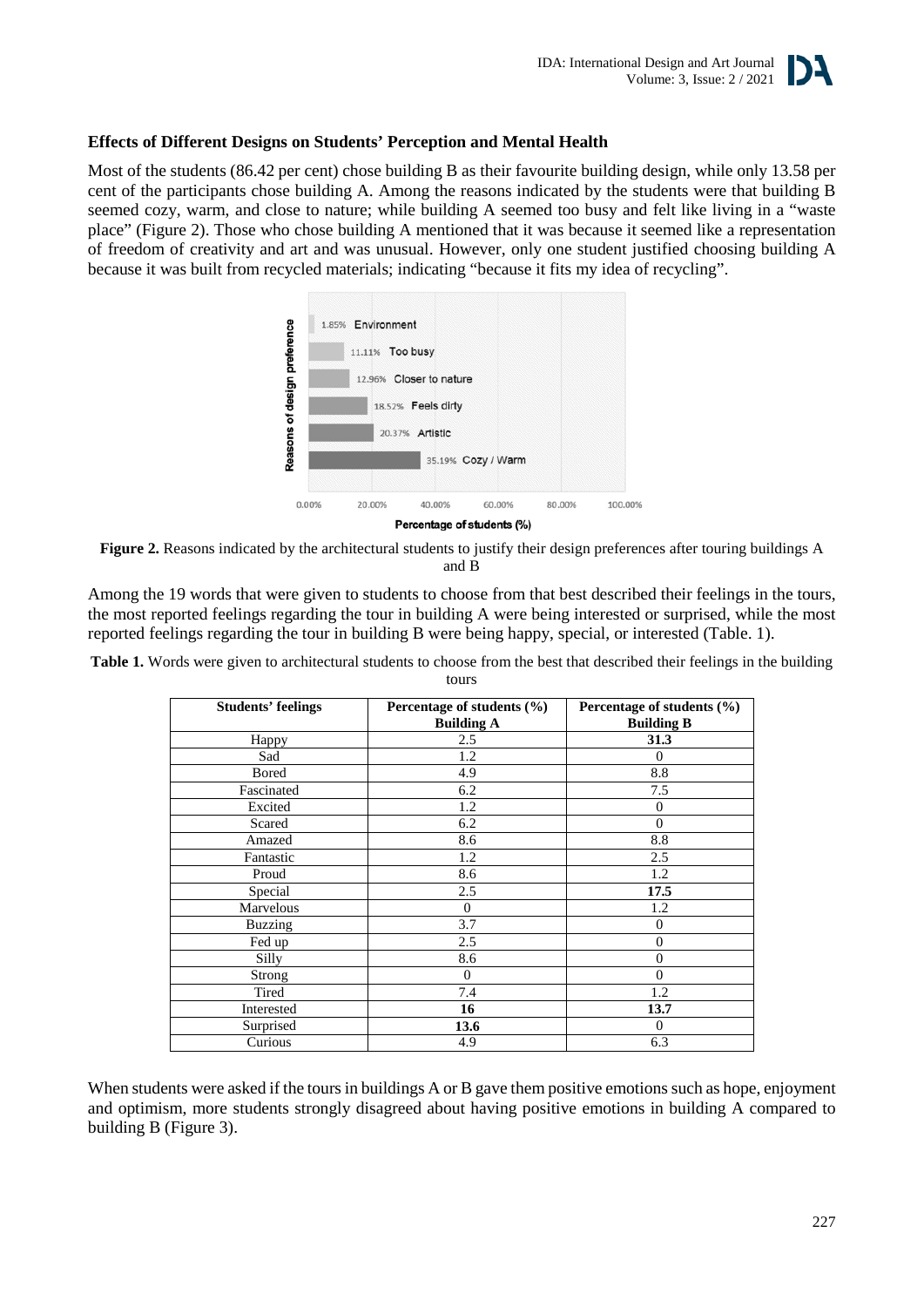



**Figure 3.** Positive emotions such as hope, enjoyment, and optimism as reported by architectural students after touring buildings A and B

More students strongly disagreed about having positive emotions in building A compared to building B. A 5-point Likert scale, from "strongly disagree" (1 point) to "strongly agree" (5 points) was used for the assessment.

Moreover, most students felt that the tour in building B reduced their level of anxiety and was a calming experience (Figure 4, a). However, only a few participants indicated that the tour in building A reduced their level of anxiety and was a calming experience (Figure 4, a). Although over half of the students reported they would recommend the tour in building B to others, some students strongly disagreed with recommending the tour in building A to others. The strong disagreement of recommending the tour of building A to others was not chosen by any study participant when it came to building B (Figure 4, b).

# **Students' Vision Regarding Using Recycled Materials in Design**

Most students (86.4 per cent) agreed or strongly agreed that adding recycled materials in building design will help the environment, 7.5 per cent were neutral, and 6.2 per cent disagreed or strongly disagreed. About a third of the students (34.6 per cent) reported that they do not mind living in a house built from recycled materials. However, all students were asked if one day they decided to use recycled materials in the construction of their own houses, would they choose to use recycled materials in the core of their house design or only as a decoration. Many students answered that they preferred to use recycled materials only as a decoration of their houses (58 per cent), and under half of the students would use recycled materials as a core of their house design (44.5 per cent).



Figure 4. Effects of different designs on students' perception and mental health

**a:** More students felt that the tour in building B reduced their level of anxiety and was a calming experience compared to building A. **b:** Some students strongly disagreed on recommending the tour in building A to others. The strong disagreement of recommending the tour of building A to others was not chosen by any of the study participants when it came to building B. A 5-point Likert scale, from "strongly disagree" (1 point) to "strongly agree" (5 points) was used for the assessment.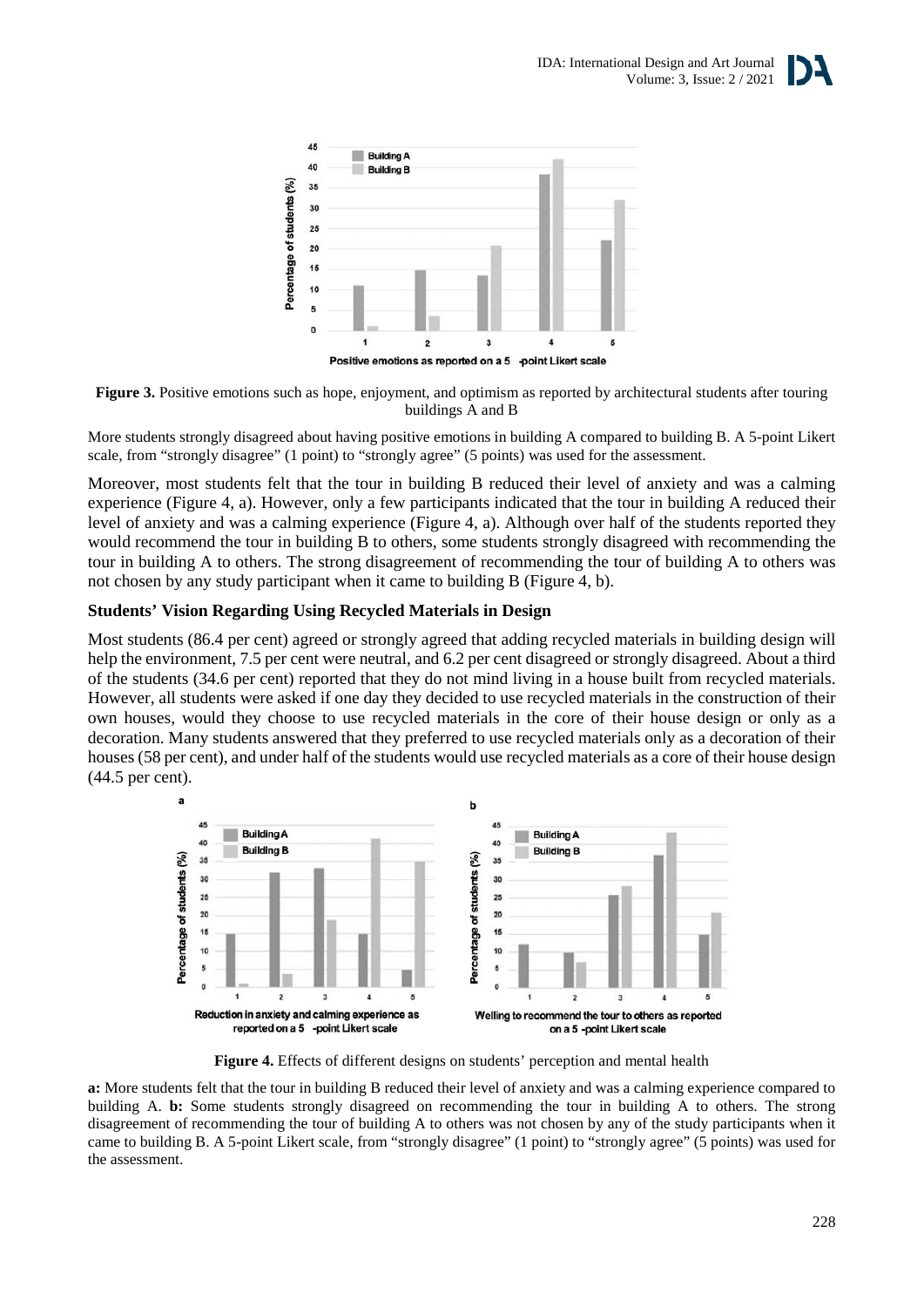

To effectively convince the clients to accept using recycled materials in the design of their buildings, most architectural students thought that the best way was to explain that using recycled materials in a building could be a cheaper option than using new materials, and that using recycled materials does not necessarily mean that the final product would be of a bad quality (Figure 5). Only a few students thought that it could help convincing the client by explaining the environmental impact, or that the buildings would be unique in shape and/or structure (Figure 5).



**Figure 5.** Architectural students' anticipation of how to convince clients to accept using recycled materials in building design

Furthermore, only about a quarter of the students (26.6 per cent) believed that big budget project managers would accept the idea of using recycled materials in building design rather than working on new nonrecycled materials. Many students thought that they were encouraged throughout their architectural study to integrate recycled materials in their project designs (55.5 per cent agreed or strongly agreed, 23.5 per cent neither agreed nor disagreed, and 21 per cent disagreed or strongly disagreed). Over half of the students mentioned that they would give a priority to add or integrate recycled materials to their project designs after graduation (Figure 6).



**Figure 6.** Students' vision regarding integrating recycled materials in building design

Over half of the students said that they will give a priority to add or integrate recycled materials to their project designs after graduation. y axis is a 5-point Likert scale, from "strongly disagree" (1 point) to "strongly agree" (5 points).

After announcing that both buildings A and B were mainly built out of recycled materials, most of the students (86.4 per cent) did not change their design preference. However, 13.6 per cent of the students changed their design preference indicating that they prefer building B over building A, while none of the students changed their design preference to become building A overbuilding B. This change in design preference to building B showed that the main drawing factor behind making a design choice was the perceived quality of design rather than the environmental impact of solid waste or construction and demolition materials.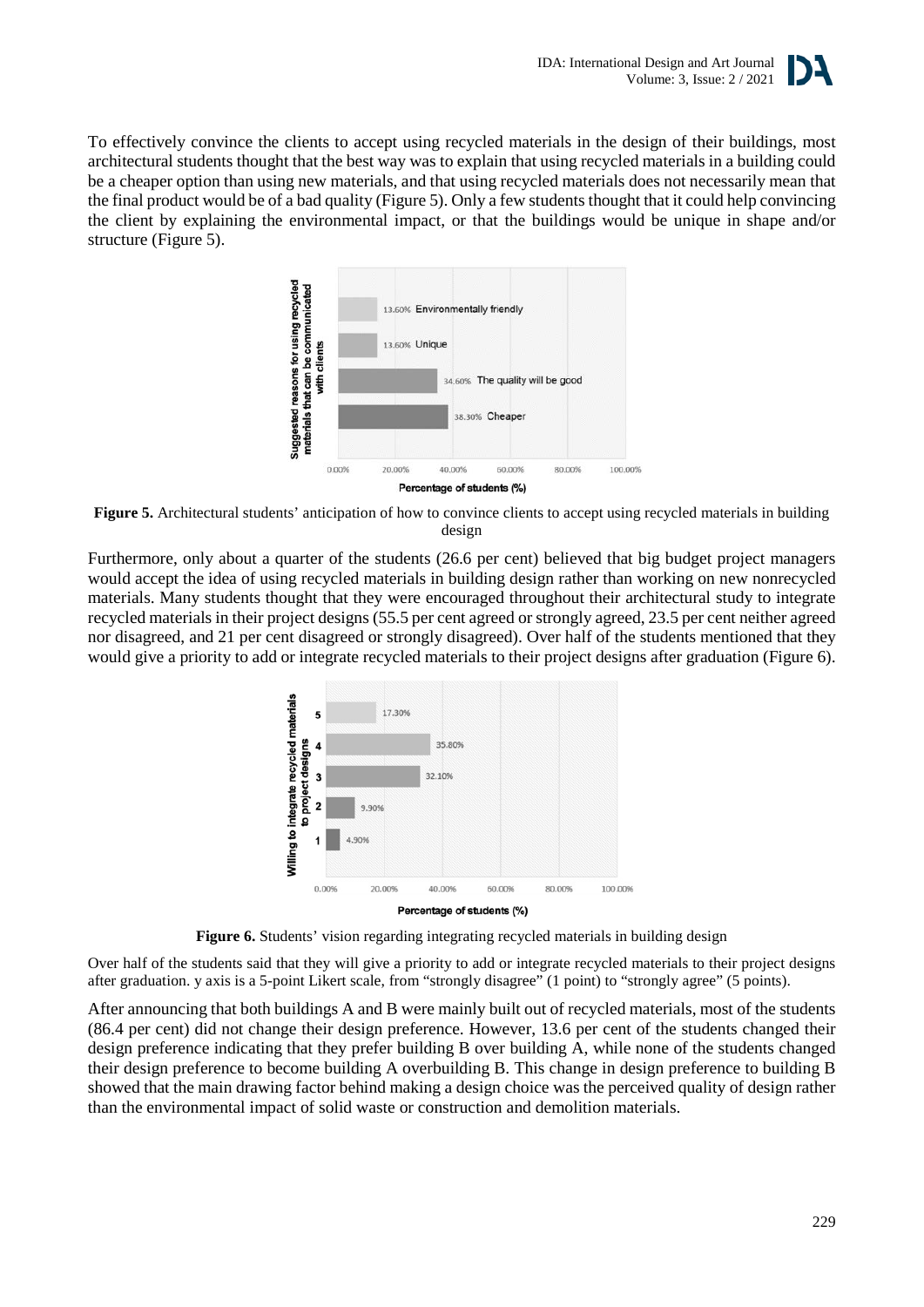

## **DISCUSSION**

Our study aimed to assess architectural students' attitudes towards using recycled materials in building design. Furthermore, assessing the effect of using recycled materials in buildings on students' mental health and perception was novel as no study did that previously. The main aim of the study was to address the need for a strong and clear curriculum about recycled material used in building design to increase the incorporation of waste recycling in buildings and consequently save the environment. The main results were that over half of the students would give priority to using recycled materials in their projects, and that students' preference for using recycled materials was mainly based on the quality of design rather than the source of materials. Building B, which looked more like a usual home, reduced the level of anxiety and was a calming experience to the students compared to building A where recycled solid waste usage was visible in its design structure. The students suggested ways to communicate these matters and convince their clients to accept using recycled materials. However, no training is usually provided to students about this matter, indicating the need for a holistic database related to waste recycling options and strategies in the architectural students' curriculum.

Our paper emphasised the importance of design quality in architectural students' perception of building design. In general, the students considered building A unique in an artistic way, but it was fun to see not to live in. While building B was not considered artistic by most of the students but felt relaxing and home-like. Quality in construction is defined by the totality of the characteristics and performance evaluations that determine the purpose fulfillment of a product (Thomson et al., 2003: 31). Although, architectural students' preference of design quality over the source of building materials was not assessed previously, design quality has always been of great demand by constructed space users (Frontczak et al., 2012: 22; Thomson et al., 2003: 31; Watson et al., 2016: 25). Therefore, using recycled materials might be encouraged by teaching and guiding architectural students on how to use those recycled materials in a way that feels warm, and livable rather than the work of the design to be artistic but in a way that visibly shows that it is made of recycled waste.

The impact of physical environment design on mental health is gaining more attention (Aljunaidy  $\&$  Adi, 2021: 14). The main feeling of students in building A was being interested, while the main feeling in building B was being happy. The happiness created in building B was mainly justified by the students by indicating that building B felt "like-home". Feeling "interested", although it is not as strong as the word "happy", is still a positive feeling reflected by the originality and artistic features of building A, which means that using recycled waste in an artistic way can still support positive emotions, but not as strong as keeping the design close to ordinary, cozy, and being "like-home". A previous study supports our findings by showing that to support customers' happiness in building design, architects should design for belongingness (Sääksjärvi & Hellén, 2013: 29). Building B seemed like an ordinary but cozy home, and gave architectural students the feeling of "belongingness" which could justify why most of the students preferred it over building A. The results out of our study can be used as a reference for designers when they make relevant decisions.

Architects usually decide about the design and then order the products. However, when recycled materials are going to be integrated heavily in a building design, the architects need to know first what the available resources are and then work on the design of the building accordingly. Therefore, reaching a solid agreement with the clients about whether to use recycled material or not and to what extent is essential at the early stages of architectural projects. Understanding architectural students' thoughts about clients' preferences and how to effectively communicate with clients is crucial to support the students and guide them to develop and strengthen their communication skills in a way that they can establish early and solid agreements with their clients. Previous studies suggested that educating the clients is an important element of the successful architectclient relationship (Norouzi et al., 2015: 172; Siva and London, 2011: 7). Clients who find themselves involved with unfamiliar processes feel stressed and confused, but they become more comfortable as they gradually learn more about the process and the reasons behind it (Norouzi et al., 2015: 172; Siva and London, 2011: 7). Our study showed that architectural students think that to encourage clients to accept using recycled materials in their building design, the architect should emphasize to the client the financial impact of integrating recycled materials in building design, and that using recycled materials does not necessarily mean compromising the quality of the final product. Only a few students thought that communicating the environmental impact or possibly ending up with a unique design will be of much help in convincing the clients. Further studies are still needed to know the clients' points of view and their preferences about using recycled materials in building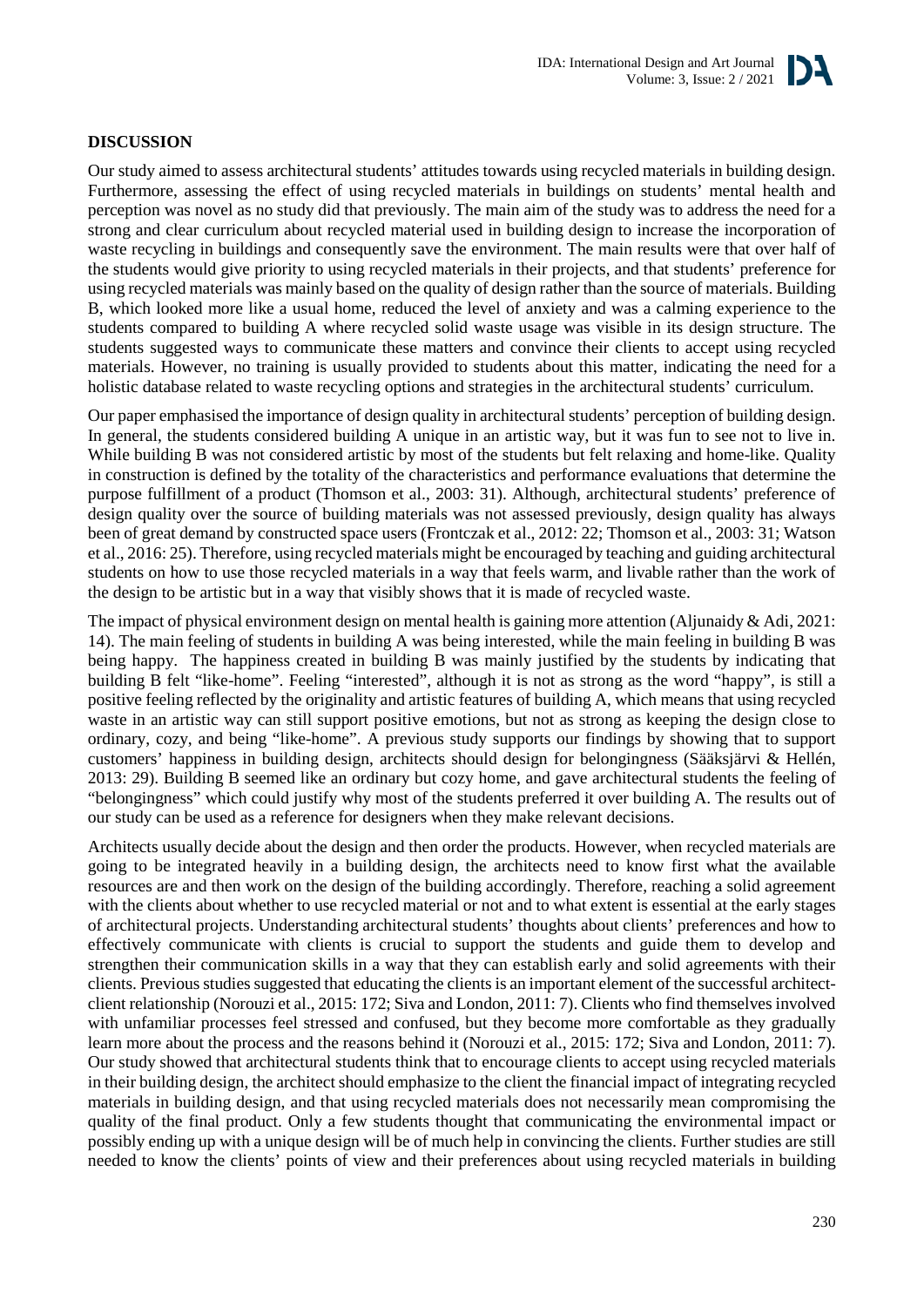

design. This is particularly important to create a holistic database that can be integrated into architectural students' curriculum, so they are trained to be more effective and successful in communicating with their clients after graduation. Further, students can be trained to deal with clients by making them work in group environments which means that students need to develop their negotiation skills, compromise, and reach solutions that everyone is happy with. The other way is through internships where the students can work in an actual architectural office environment and deal with clients under supervision and the help of mentors who can guide the students through the process. Workshops are another way to train the students about how to negotiate design materials with their clients.

## **Recommendations**

Studying about using recycled materials in architectural and interior design projects should be made available as early as possible in the academic curriculum, preferably when students are studying "Materials in Design" which is usually on the second or third academic year. To encourage students to use recycled materials in their projects, it is important to show them good examples of using recycled material in design and convince them through practical examples that using recycled materials does not always mean compromising the quality of the building and its design. Furthermore, students can be exposed to practical scenarios in their design projects where they are forced into using limited material selections specifically using unconventional and recycled materials. By doing that, students will gain practical experience in handling recycled materials-dependent projects.

# **CONCLUSION**

As the world is moving towards waste recycling in construction, it is essential to assess architectural students' design preferences and perceptions regarding this matter. This study collected a database of the architectural students' design preferences and perceptions after exposing them to different styles of using recycled materials in building design. In general, architectural students' design preferences, feelings, and prioritizing the usage of different types of recycled materials in building design were driven by the perceived quality of design rather than the environmental impact of recycling. Students would prefer to give the building design a feeling of being cozy and warm, rather than emphasizing the environmental aspect visibly in the final product of their design. Many students indicated that they would give a priority to add or integrate recycled materials into their project designs after graduation. Therefore, it is necessary to educate architectural students about the best ways of integrating recycled materials in their future building design and expose them to practical scenarios in their design projects. Furthermore, as using recycled materials is a matter that should be agreed on with the clients, training students to effectively communicate with their clients regarding using recycled materials in building design should be of great focus in the academic learning process.

## **Authors' Contributions**

The authors contributed equally to the study.

## **Funding**

Authors received no funding for this project.

## **Competing interests**

The authors have no conflict of interest.

## **Ethical approval and consent**

Ethical approval was obtained from Bilkent University (the Office of the Vice-Rector for Academic Affairs, 8 March 2021, board decision no. 2021–03–08–03). The ethical approval followed the principles endorsed by relevant professional bodies to Declaration of Helsinki (WMA), Ethical Principles of Psychologists and Code of Conduct (APA), and Ethical Standards for Research with Children (SCRD).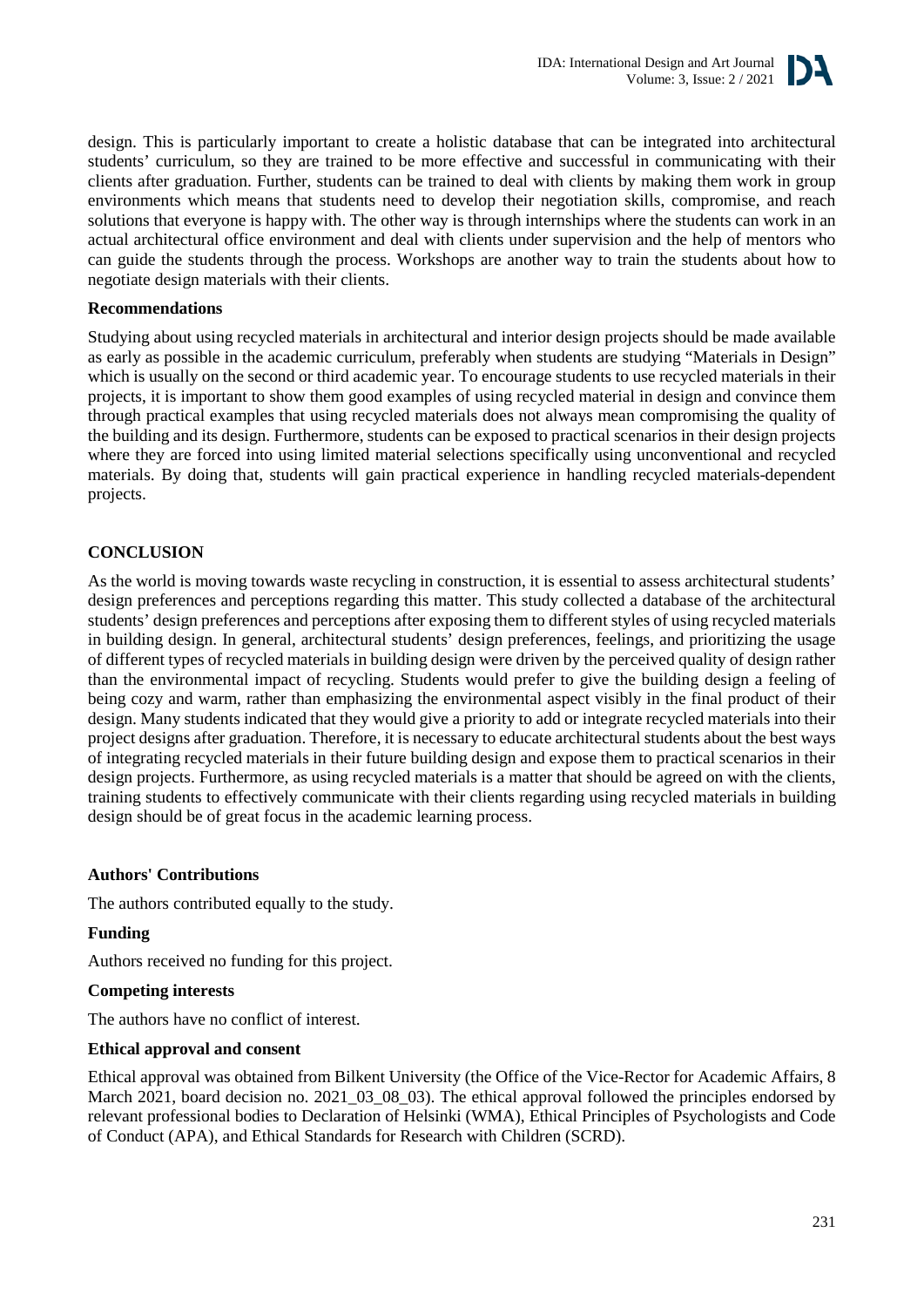

## **REFERENCES**

Aljunaidy, M. M. & Adi, M. N. (2021). Architecture and mental disorders, a systematic study of peer-reviewed literature. *HERD: Health Environments Research & Design Journal, 14*(3), 320-330. <https://doi.org/10.1177/1937586720973767>

Arslan, H., Coşgun, N. & Salgin, B. (2012). Construction and demolition waste management in Turkey. *Waste Management-An Integrated Vision, Edited by Luis Fernando Marmolejo Rebellon*, 313-332. <http://dx.doi.org/10.5772/46110>

Butera, S., Christensen, T. H. & Astrup, T. F. (2015). Life cycle assessment of construction and demolition waste management. *Waste management, 44*, 196-205. <https://doi.org/10.1016/j.wasman.2015.07.011>

Das, S., Lee, S. H., Kumar, P., Kim, K. H., Lee, S. S. & Bhattacharya, S. S. (2019). Solid waste management: Scope and the challenge of sustainability. *Journal of Cleaner Production, 228*, 658-678. <https://doi.org/10.1016/j.jclepro.2019.04.323>

Esin, T., Cosgun, N. (2007). A study conducted to reduce construction waste generation in Turkey. *Building and Environment, 42*(4), 1667-1674. <https://doi.org/10.1016/j.buildenv.2006.02.008>

Frontczak, M., Schiavon, S., Goins, J., Arens, E., Zhang, H. & Wargocki, P. (2012). Quantitative relationships between occupant satisfaction and satisfaction aspects of indoor environmental quality and building design. *Indoor Air, 22*(2), 119-131. <https://doi.org/10.1111/j.1600-0668.2011.00745.x>

Graham, J. (2015). The emotional impact of museum visits. Learning Unlimited (online). [https://www.npg.org.uk/assets/microsites/makingamark/docs/MaM\\_students\\_feel\\_about\\_museum\\_visits.pdf](https://www.npg.org.uk/assets/microsites/makingamark/docs/MaM_students_feel_about_museum_visits.pdf) (08.12.2020).

Jin, R., Li, B., Zhou, T., Wanatowski, D., & Piroozfar, P. (2017). An empirical study of perceptions towards construction and demolition waste recycling and reuse in China. *Resources, Conservation and Recycling, 126*, 86-98. <https://doi.org/10.1016/j.resconrec.2017.07.034>

Joseph, A. M., Snellings, R., Van Den Heede, P., Matthys, S., & De Belie, N. (2018). The use of municipal solid waste incineration ash in various building materials: a Belgian point of view. *Materials, 11*(1), 141. <https://doi.org/10.3390/ma11010141>

Kabirifar, K., Mojtahedi, M., Wang, C., & Tam, V. W. (2020). Construction and demolition waste management contributing factors coupled with reduce, reuse, and recycle strategies for effective waste management: A review. *Journal of Cleaner Production*, *263*, 121265. <https://doi.org/10.1016/j.jclepro.2020.121265>

Karak, T., Bhagat, R. & Bhattacharyya, P. (2012). Municipal solid waste generation, composition, and management: the world scenario. *Critical Reviews in Environmental Science and Technology, 42*(15), 1509- 1630. <https://doi.org/10.1080/10643389.2011.569871>

Menegaki, M., & Damigos, D. (2018). A review on current situation and challenges of construction and demolition waste management. *Current Opinion in Green and Sustainable Chemistry, 13*, 8-15. <https://doi.org/10.1016/j.cogsc.2018.02.010>

Norouzi, N., Shabak, M., Embi, M. R. B., & Khan, T. H. (2015). The architect, the client and effective communication in architectural design practice. *Procedia-Social and Behavioral Sciences, 172*, 635-642. <https://doi.org/10.1016/j.sbspro.2015.01.413>

Peng, C.-L., Scorpio, D. E. & Kibert, C. J. (1997). Strategies for successful construction and demolition waste recycling operations. *Construction Management & Economics, 15*(1), 49-58. <https://doi.org/10.1080/014461997373105>

Penn. B. (2020) Mat and Danielle of Exploring Alternatives, and Mat of Exploring Alternatives (online). Youtube: [https://youtu.be/6Hzs9\\_1ynE0](https://youtu.be/6Hzs9_1ynE0) (04.11.2020).